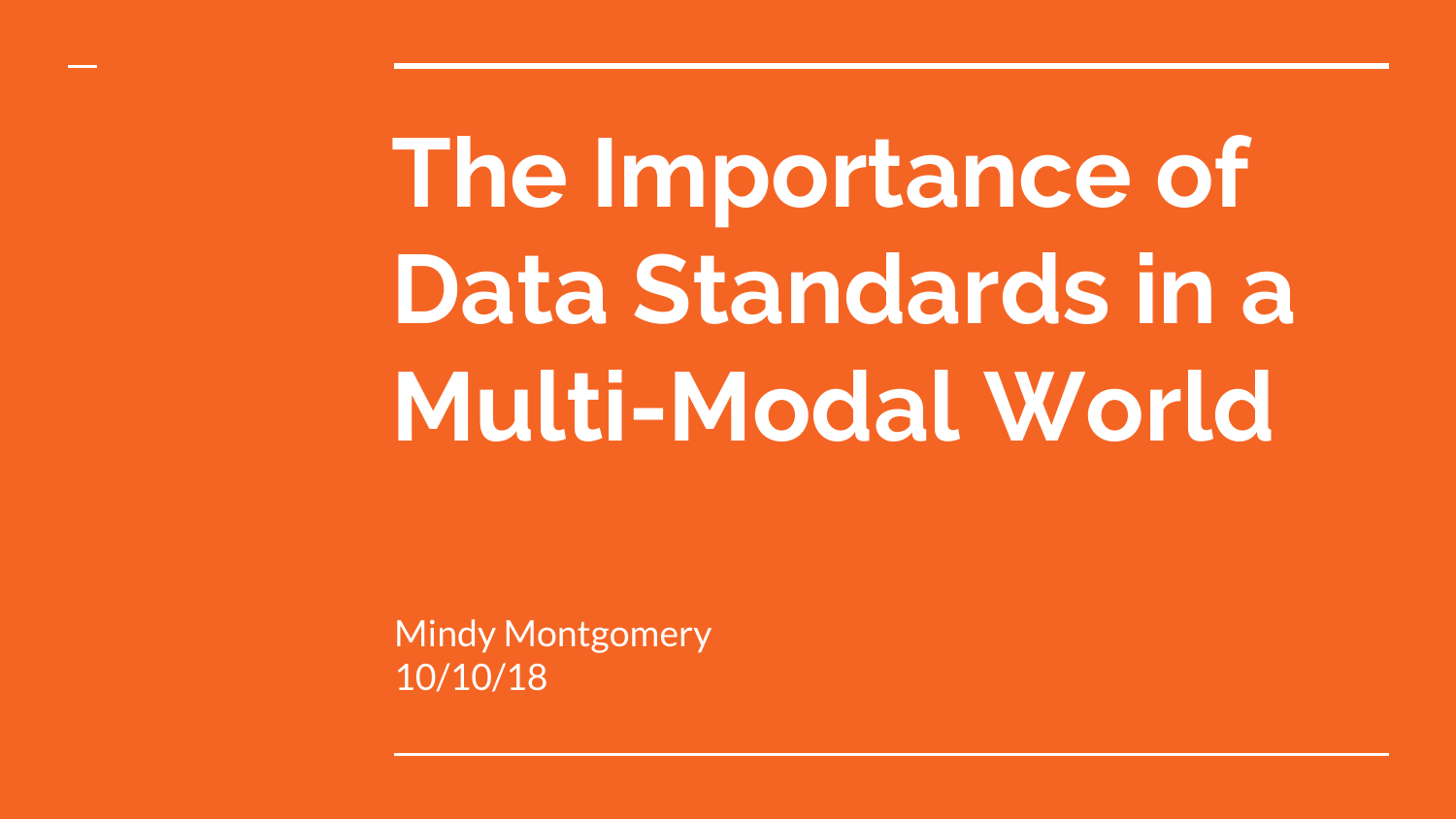## **Our World is Built on Standards**

Imagine if the Internet had not come to be

Our modern world would be a collection of:

- Separate, private networks for each and every business, industry, university with little to no interoperability
- Data kept in walled gardens, mostly inaccessible and unusable
- Bespoke and expensive solutions would be the only option

Most of how we work, shop, and are entertained would not exist today.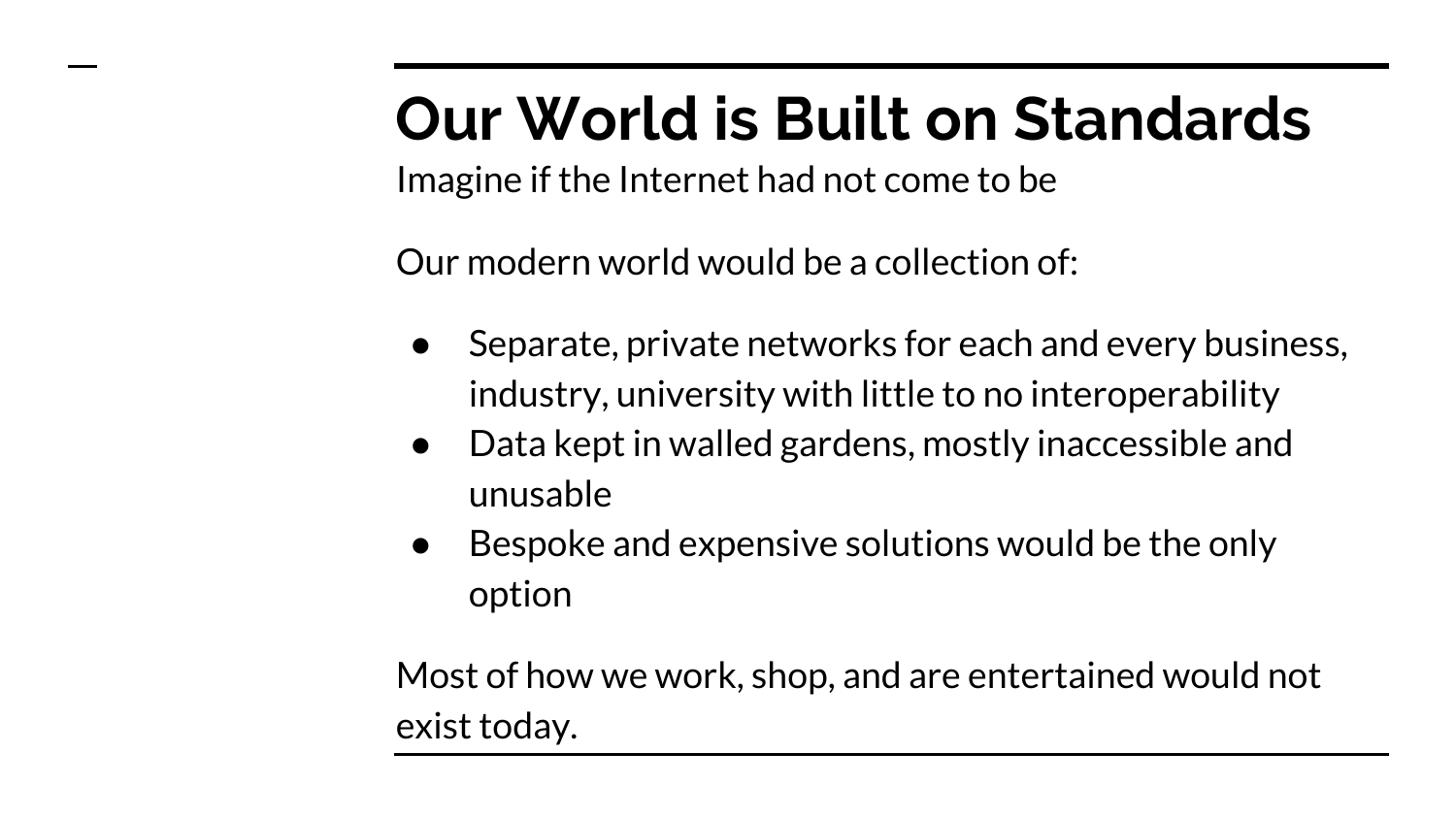#### **A Sampling of Types of Standards used in an Multi-Modal World**

- Transport Standards
	- Leverage existing TCP/IP and other Internet transport protocols no need to reinvent the wheel
- Data Standards
	- GTFS, GTFS-Ride, GTFS Plus, GTFS-to-HTML, GTFS-Fare, GTFS-Mobile, others
- API Standards
	- Follow industry best practices like https://github.com/WhiteHouse/api-standards
- Documentation Standards
	- Use industry accepted tools such as Swagger, UML

Our goal should be to strive for standardized and interoperable data to understand how people move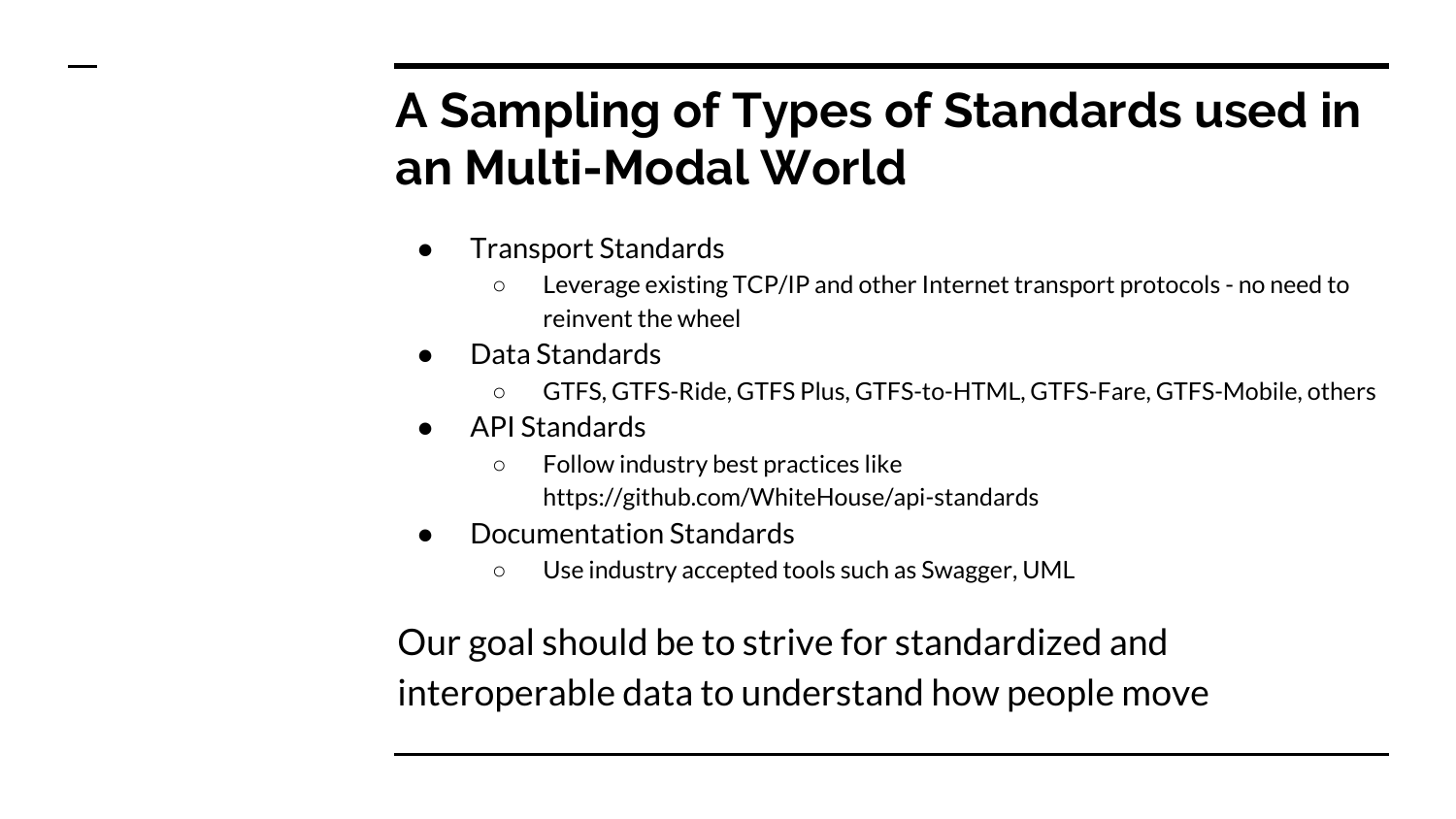#### **GTFS-Ride in the Multi-Modal World**

The GTFS-Ride specification is a great start to form the basis of transit rider behavior

But there are a few gaps when considering a GTFS-Ride in a multi-modal world

- Service Mode add to be a required field inclusive of all modes
	- $\circ$  Agencies would be required to supply the mode (bus, light/heavy rail, ferry, etc.)
	- MSPs required to supply the mode (bike share, scooter, vanpool, free route ride-hailing)
	- Optionality to include implementer-defined modes
- Service Provider extend agency id to account for non-transit providers
- Trip Start/End Location allow GPS coordinates, necessary for dockless and non-fixed route options
- Source extend data model to accept implementer/MSP-defined collection options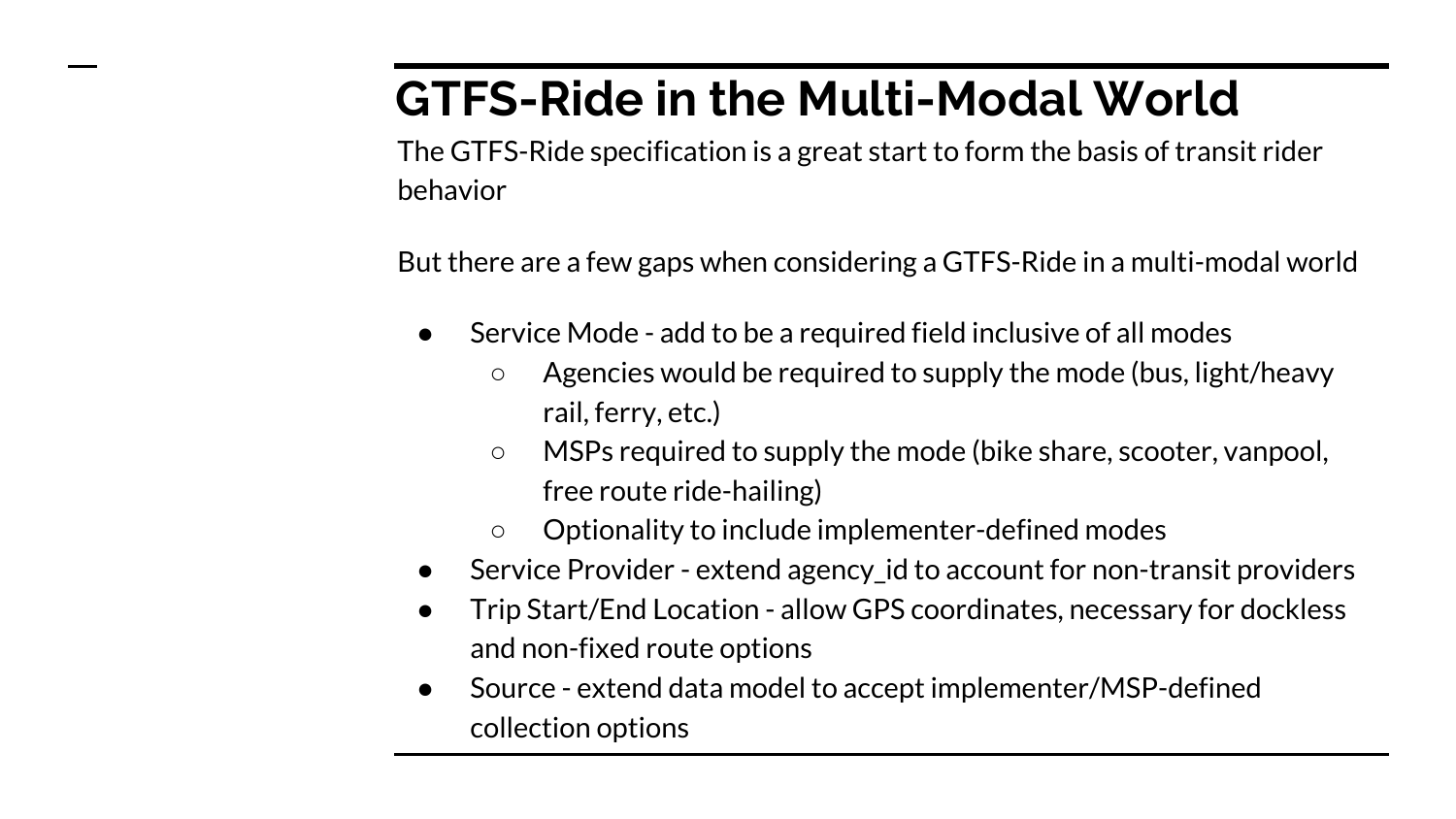### **What is moovel doing WRT to adoption of Open Data and Standards in its platform?**

Nothing...yet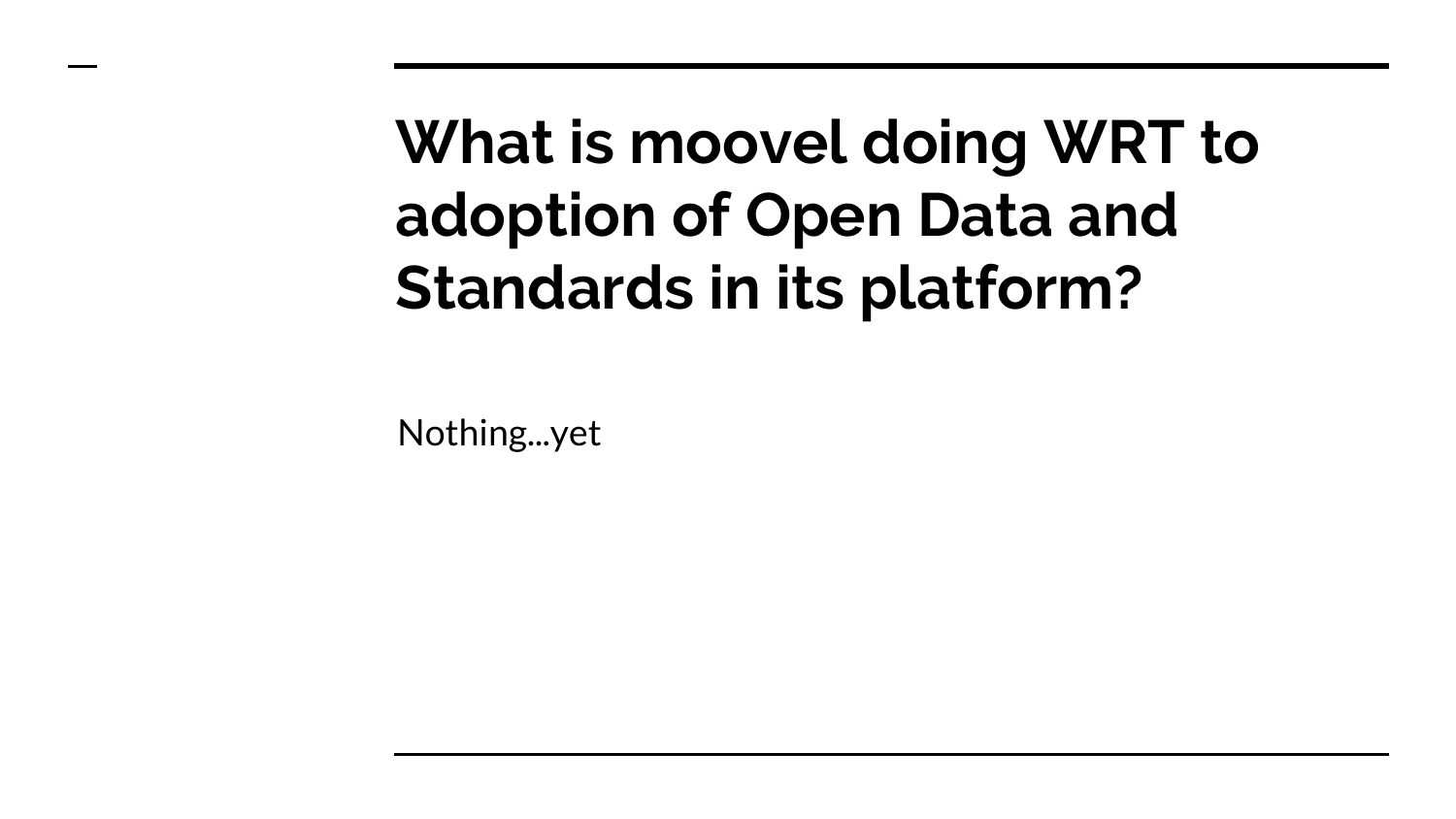#### **Why do we need to adopt and evangelize Open Data and Standards?**

Agencies need to understand ridership and people movement in order to fulfill their obligations

Vendors need to compete on offerings, price, and quality, not lock-in and holding data hostage

Consumers need to make informed transportation choices